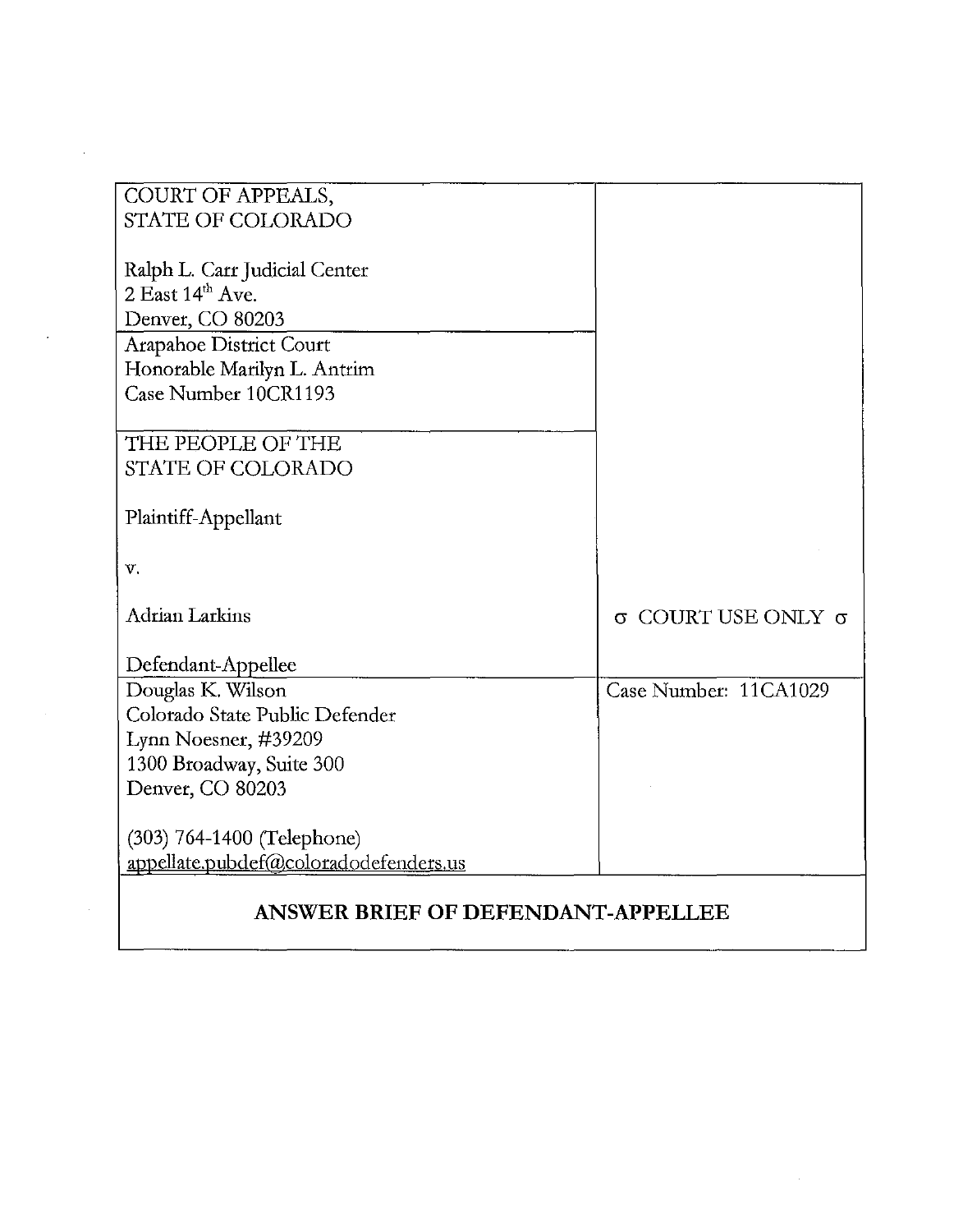| COURT OF APPEALS,                     |                                 |
|---------------------------------------|---------------------------------|
| <b>STATE OF COLORADO</b>              |                                 |
|                                       |                                 |
| Ralph L. Carr Judicial Center         |                                 |
| $2$ East $14th$ Ave.                  |                                 |
| Denver, CO 80203                      |                                 |
| Arapahoe District Court               |                                 |
| Honorable Marilyn L. Antrim           |                                 |
| Case Number 10CR1193                  |                                 |
|                                       |                                 |
| THE PEOPLE OF THE                     |                                 |
| <b>STATE OF COLORADO</b>              |                                 |
| Plaintiff-Appellant                   |                                 |
|                                       |                                 |
| v.                                    |                                 |
|                                       |                                 |
| Adrian Larkins                        | COURT USE ONLY $\blacktriangle$ |
|                                       |                                 |
| Defendant-Appellee                    |                                 |
| Douglas K. Wilson,                    | Case Number: 11CA1029           |
| Colorado State Public Defender        |                                 |
| LYNN NOESNER, #39209                  |                                 |
| 1300 Broadway, Suite 300              |                                 |
| Denver, Colorado 80203                |                                 |
|                                       |                                 |
| Appellate.pubdef@coloradodefenders.us |                                 |
| (303) 764-1400 (Telephone)            |                                 |
|                                       |                                 |
| <b>CERTIFICATE OF COMPLIANCE</b>      |                                 |

I hereby certify that this brief complies with all requirements of CA.R. 28 and CA.R. 32, including all formatting requirements set forth in these rules. Specifically, the undersigned certifies that: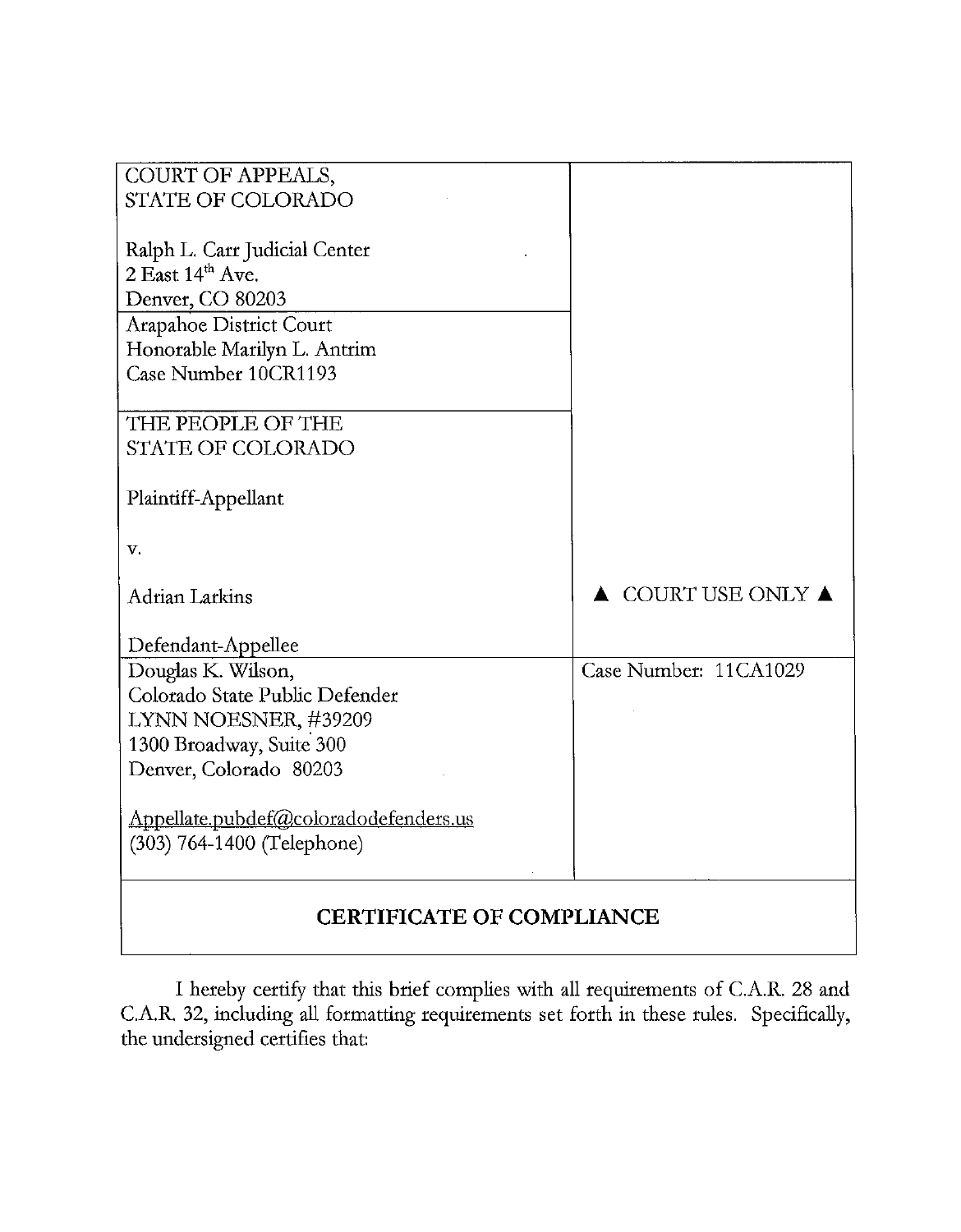The brief complies with C.A.R. 28(g). Choose one:  $\mathbb{Q}$ It contains 2,699 words. □ It does not exceed 30 pages.

The brief<sub>complies</sub> with C.A.R. 28(k).

 $E$ For the party responding to the issue:

**It** contains, under a separate heading, a statement of whether such party agrees with the opponent's statements concerning the standard of review and preservation for appeal, and if not, why not.

 $\mathbb{Z}$  acknowledge that my brief may be stricken if it fails to comply with any of the requirements of CA.R. 28 and C.A.R. 32.

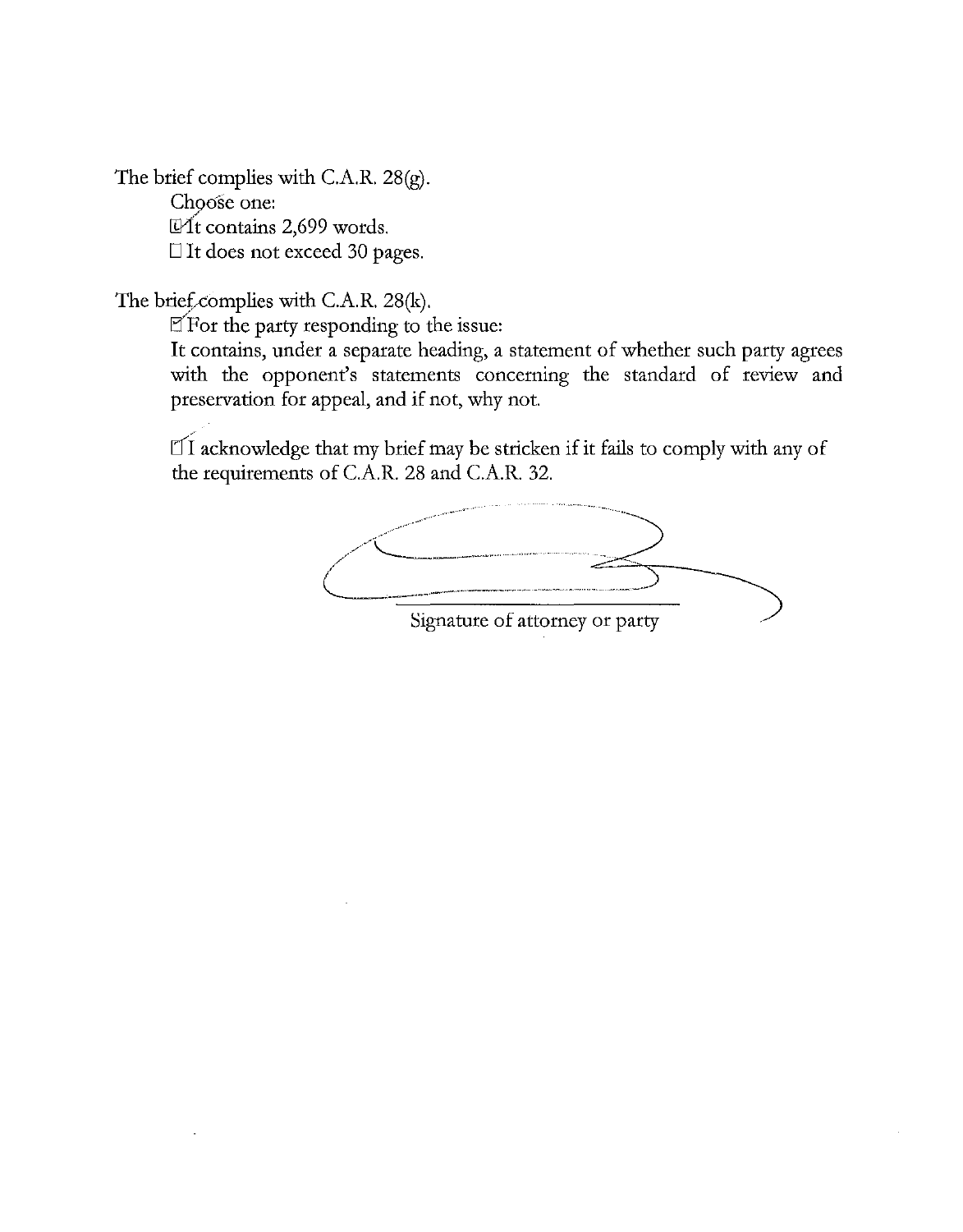# **TABLE OF CONTENTS**

|                                                                                                                                   | l'age |
|-----------------------------------------------------------------------------------------------------------------------------------|-------|
|                                                                                                                                   |       |
|                                                                                                                                   |       |
|                                                                                                                                   |       |
|                                                                                                                                   |       |
|                                                                                                                                   |       |
| This People's Appeal Should be Dismissed Because It Fails to Present a Question of Law as Required by Section 16-12-102(1),<br>Ι. |       |
| H.                                                                                                                                |       |
|                                                                                                                                   |       |
|                                                                                                                                   |       |
|                                                                                                                                   |       |
|                                                                                                                                   |       |

# **TABLE OF CASES**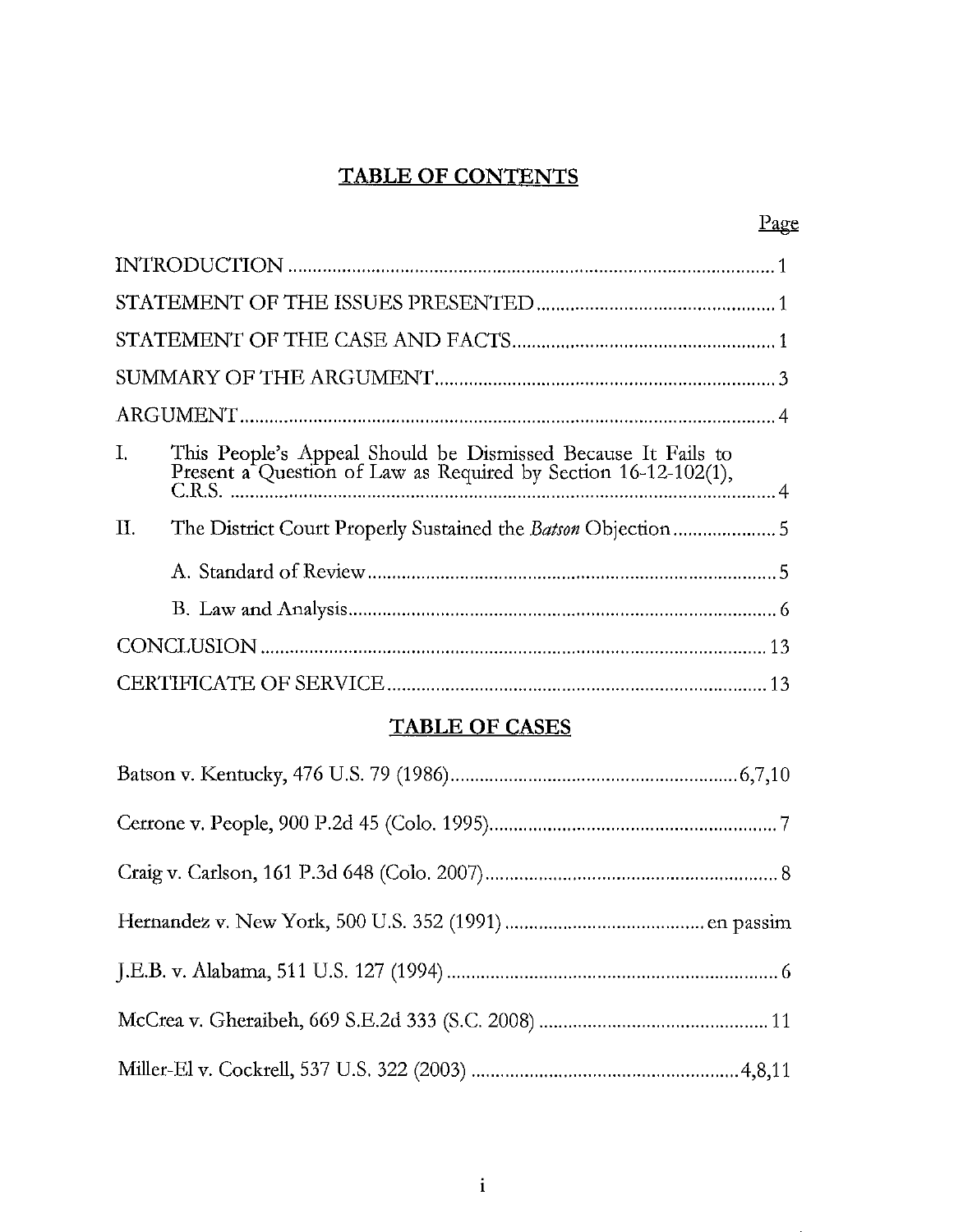# **TABLE OF STATUTES AND RULES**

| Colorado Revised Statutes |  |
|---------------------------|--|
|                           |  |

# **CONSTITUTIONAL AUTHORITIES**

| United States Constitution |  |
|----------------------------|--|
| Colorado Constitution      |  |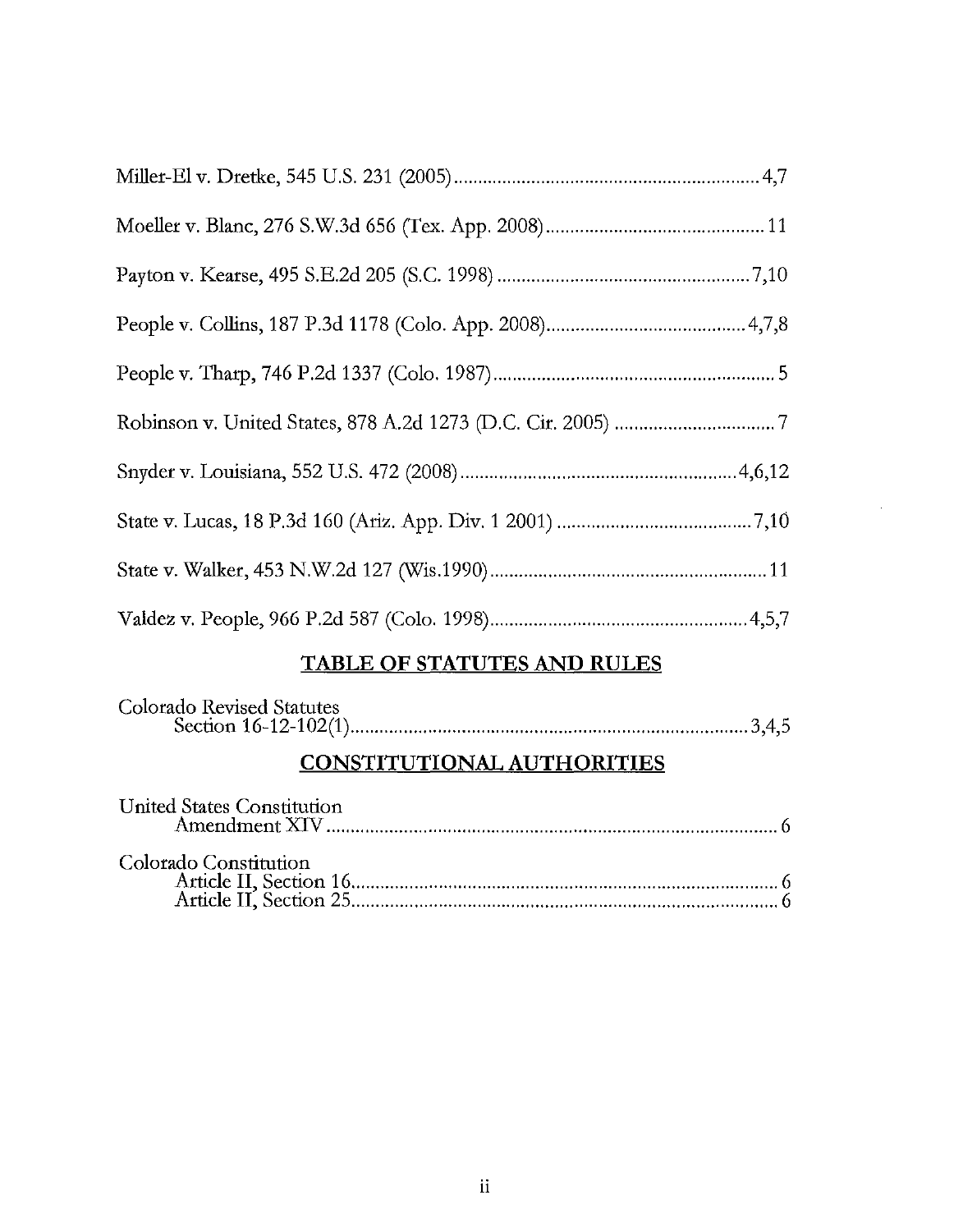#### **INTRODUCTION**

Defendant-Appellee was the defendant in the trial court and will be referred to by name or as the Defendant. Plaintiff-Appellant, the State of Colorado, will be referred to as the prosecution or the State. Electronic transcripts will be referenced by the date of the hearing, as well as the PDF page number.

#### **STATEMENT OF THE ISSUES PRESENTED**

1. Whether this People's appeal should be dismissed because it fails to present a question of law?

2. Whether the district court properly exercised its discretion in sustaining a *Batson* challenge after the prosecution failed to articulate a race-neutral reason for its peremptory strike against a juror of color?

#### **STATEMENT OF THE CASE AND FACTS**

The State charged Mr. Larkins with robbery of an at-risk adult. $(v1,p30-32)$  The jury acquitted Mr. Larkins of all charges.(v2,p320)

Nevertheless, the People appeal the district court's ruling during voir dire sustaining the defense's *Batson* challenge. Specifically, after the State used two of its six peremptory challenges to remove African-American jurors, the court inquired whether the defense wanted to make a *Batson* challenge.(4/26/11,p219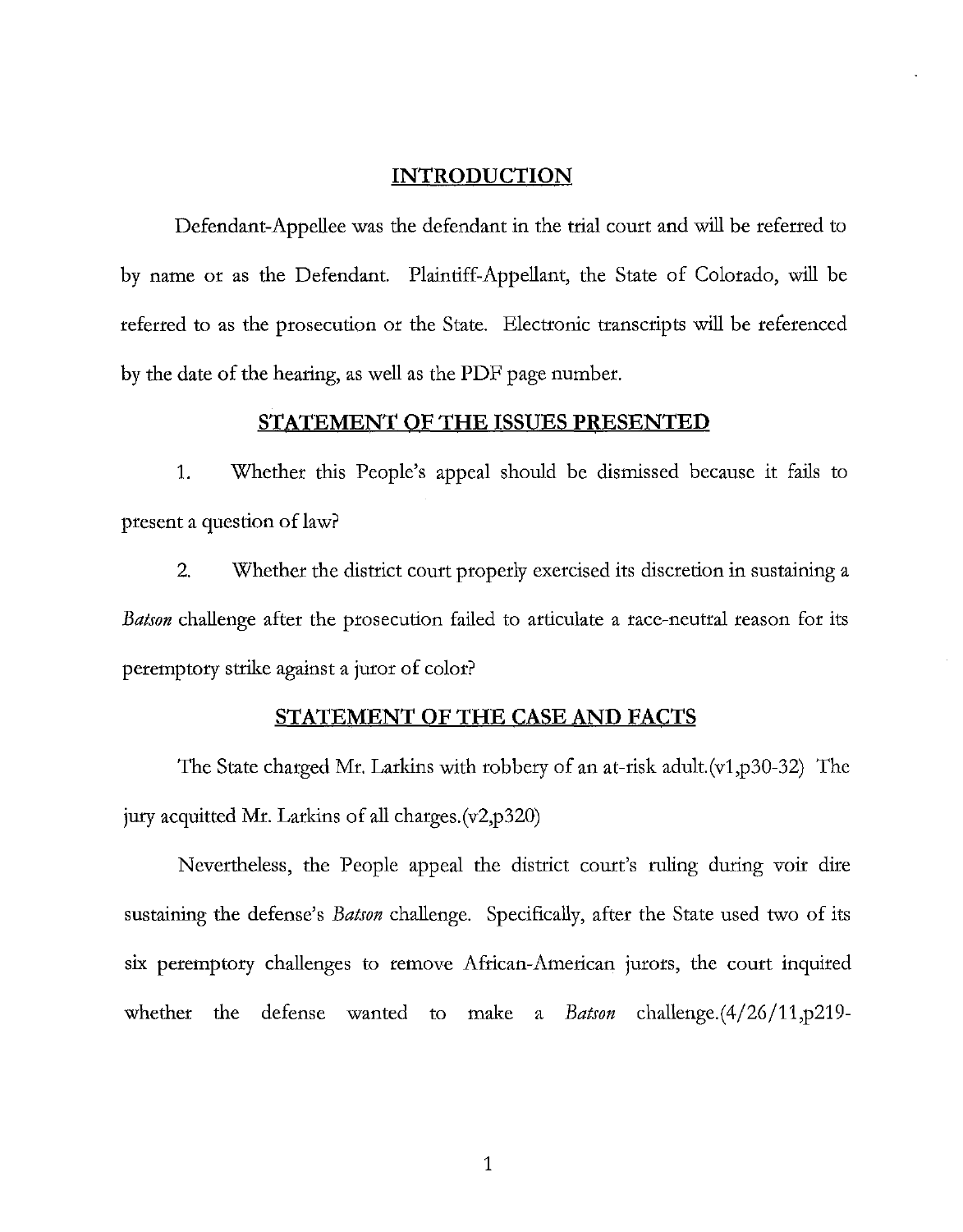20,222/PDF,p781-82,784) The defense responded with the following *Batson* 

argument:

Judge, [the prosecutor] has used her peremptory challenges on the two African-American individuals that were left here.

Our client is African-American. African Americans are part of a protected class. It's our position that a pattern has been established as to potential race-based purposes in terms of using peremptory challenges, so it's our position that at this point there needs to be a race neutral reason as to African individuals that are left as potential jurors. They were 5 and 1.

(4/26/11,p222-23/PDF,p784-85) As to Juror 1, the court denied the Batson

challenge because "he indicated he did not want to here."(4/26/11,p223/PDF,p785)

As to Juror 5, the court turned to the prosecution for a race neutral reason, and the

prosecution stated:

Your Honor, I challenged her for cause previously and for the reasons she's indicated on her questionnaire. She was unsure if she could be fair. She said it would depend on how she would  $-$  how she could relate to her situation in life.

She came in here and said that she had a bias because she thinks too many African Americans are being prosecuted, that there is an unequal number.

She indicated -- when I asked her during a break **if**  this was the right case for her and she said that it was not, she said that her husband was arrested for apparently defending himself against racial threats. This is a topic that she has reiterated several times.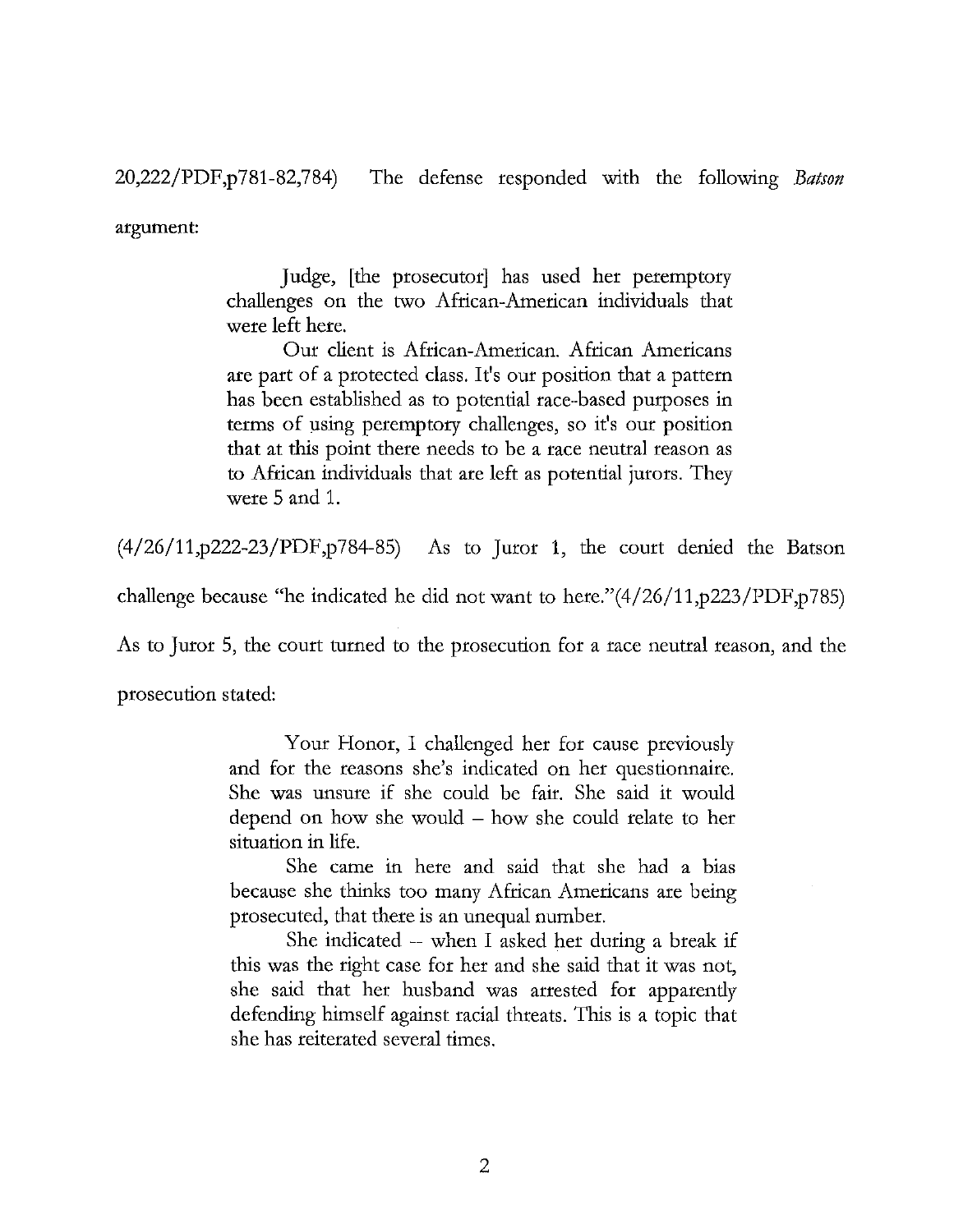(Id.) The defense asked the court to reseat Juror 5 on the basis that the prosecution had failed to offer a race-neutral rationale for the strike; the defense argued that all of the prosecution's reasons were race-related.(4/26/11,p224/PDF,p786)

The court agreed to reseat the juror. $(4/26/11,p224-25/PDF,p786-87)$  The court found the prosecution failed to establish a race-neutral basis for the peremptory strike. $(Id)$  The court rejected the prosecution's argument that the juror was raciallybiased, finding "[tJhis juror came in and spoke to us privately during the lunch hour, and indicated that she could be fair; that if you met your burden she would find the Defendant guilty."(Id.)

#### **SUMMARY OF THE ARGUMENT**

This People's appeal should be dismissed because it does not present a pure question of law as required by section  $16-12-102(1)$ , C.R.S.

The district court properly sustained the defense's *Batson* challenge. The prosecution failed to meet its burden at the second step. The prosecution only offered a facially-improper, race-based rationale that suggested discriminatory motive. Even though Juror 5 had stated that she could be fair and impartial, the prosecution assumed because she was African-American she would be biased in favor of the defendant. *Batson* was designed to prevent exactly this type of racially-motivated use of peremptory strikes.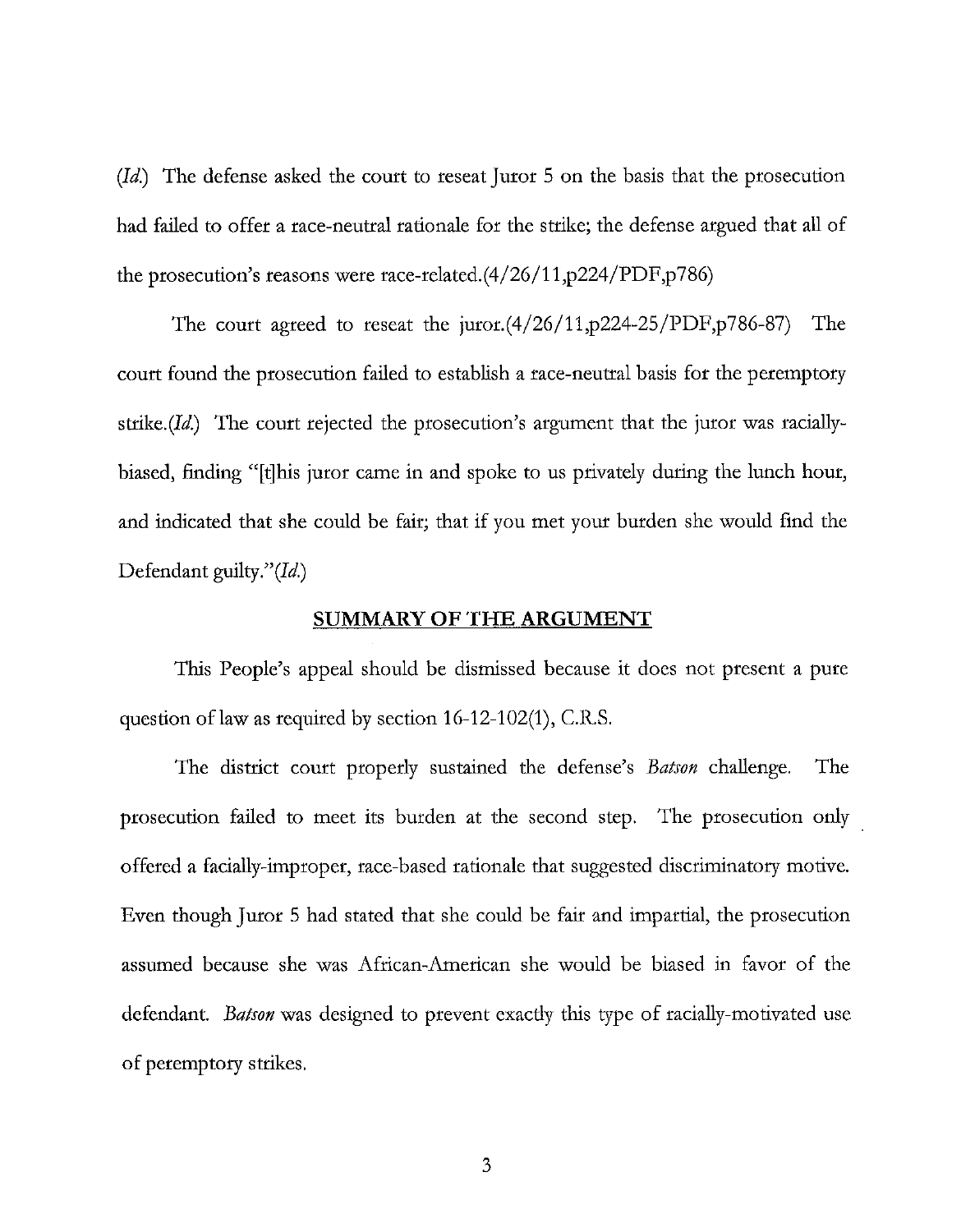#### ARGUMENT

## I. This People's Appeal Should be Dismissed Because It Fails to Present a Question of Law as Required by Section 16-12-102(1), C.R.S.

The People appeal the court's ruling sustaining the defense's *Batson* challenge and reseating Juror 5, who the People sought to strike.

The law limits the type of appeals the State may pursue. Specifically, section 16-12-102(1), CR.S. sets out the following limitations:

> (1) The prosecution may appeal any decision of the trial court in a criminal case upon any question of law.... Nothing in this section shall authorize placing the defendant in jeopardy a second time for the same offense.

With regards to the *Batson* analysis, the ultimate question of whether the prosecutor's motivation was related to race largely turns on a credibility evaluation. *See Hernandez v. New York,* 500 U.S. 352, 365 (1991); *Miller-EI v. Cockrell,* 537 U.S. 322, 339 (2003) *(Miller-EI I); Miller-EI v. Dretke,* 545 U.S. 231, 240 (2005) *(Miller-EI II); People v. Collins,* 187 P.3d 1178, 1182 (Colo.App.2008). A finding on this issue is generally reviewed for clear error because "evaluation of the prosecutor's state of mind based on demeanor and credibility lies 'particularly within a trial judge's province."" *Hernandez*, 500 U.S. at 365; *Snyder v. Louisiana*, 552 U.S. 472, 477 (2008). Thus, the district court's ultimate decision regarding whether to overrule or sustain a *Batson* challenge involves an issue of fact reviewed only for clear error. *Valdez v.*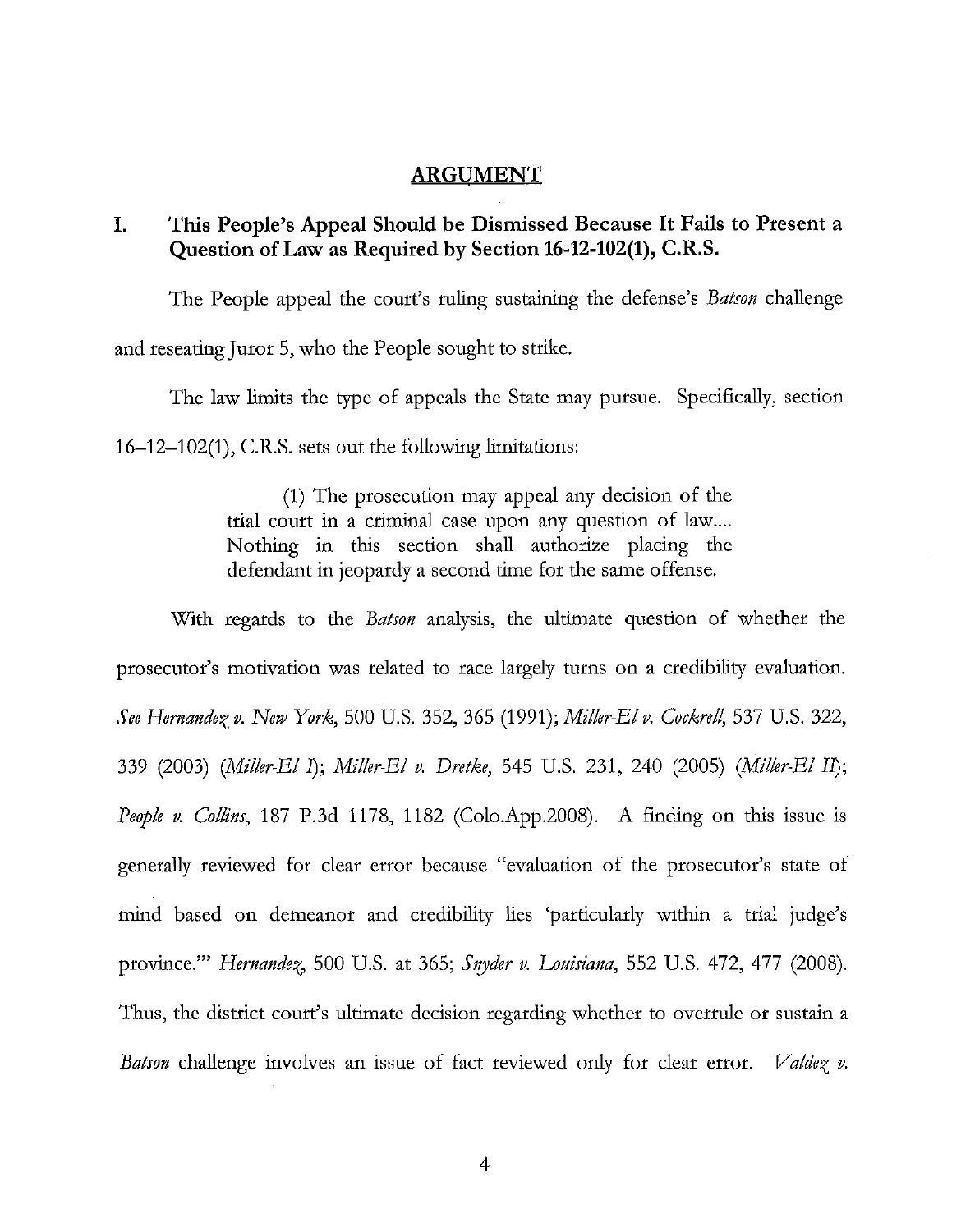*People*, 966 P.2d 587, 590 (Colo.1998) ("It is well settled that the trial court's determination in the third step of the *Batson* analysis of actual racial discrimination is an issue of fact to which we afford due deference and review only for clear error.").

Although the People assert error in the manner in which the district court conducted the *Batson* test, the People are essentially contesting the district court's decision to sustain the *Batson* challenge. That decision involved the district court making a factual credibility determination regarding the plausibility of the prosecution's actions and rationale. It did not involve a question of law but rather merely an assessment of the circumstances bearing on racial purpose and animosity. Review of such a factual determination is not appropriate under section 16-12- *102(1). See People v. Tharp,* 746 P.2d 1337, 1339 (Colo.1987) (an appeal that merely raises factual and evidentiary questions well within the discretion of the district court should be dismissed). Accordingly, the People's appeal should be dismissed.

#### **II.** The District Court Properly Sustained the *Batson* Objection.

#### A. Standard of Review

Mr. Larkins agrees that the parties below preserved this 1ssue as described above in the Statement of Case and Facts.

The applicable standard of review for a *Batson* challenge depends upon which step of the *Batson* analysis is at issue. *Valdez*, 966 P.2d at 590. Here, the People

5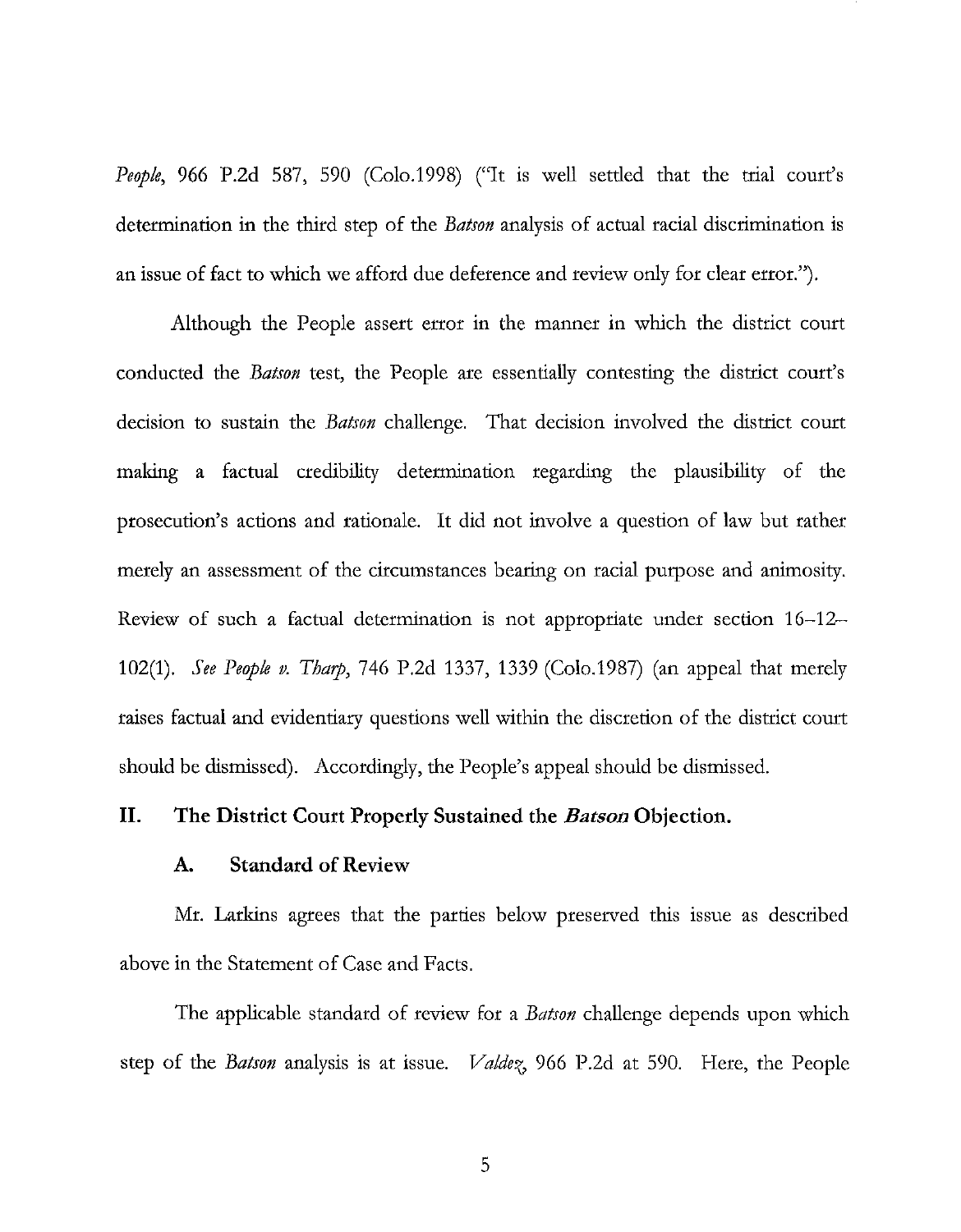concede (OB,p8-9), and Mr. Larkins agrees, that only the second and third steps are at issue in this case. Mr. Larkins agrees with the People that the second step of the *Batson* analysis – the facial validity of the reason articulated by the prosecution – is reviewed *dc novo. Id.* at 590. However, regarding the third step, the district court's determination is an issue of fact to which appellate courts must afford deference and can only review for clear error. *Id.* 

#### **B. Law** and Analysis

The Equal Protection Clauses prohibit the State from discriminating on the basis of race in jury selection. U.S. Const. amend., XIV; Colo. Const. art. II,  $\mathcal{S}$  16, 25; *Batson v. Kentucky,* 476 U.S. 79, 85-86 (1986). The exercise of a single peremptory challenge on the basis of race violates the Fourteenth Amendment. *Snyder v. Louisiana*, 552 U.S. at 478; *J.E.B. v. Alabama*, 511 U.S. 127,142 n.13 (1994).

In *Batson,* the United States Supreme Court outlined a three-step process for evaluating claims of racial discrimination in jury selection under the Equal Protection Clause. 476 U.S. at 97-98. While the burden of persuasion is always on the party who alleges discrimination in jury selection, the burden of production shifts between the parties. *Scc Valdci,* 966 P.2d at 589-90.

Once the defendant makes a *prima facic* case of discrimination, "the prosecutor must give a clear and reasonably specific explanation of his legitimate reasons for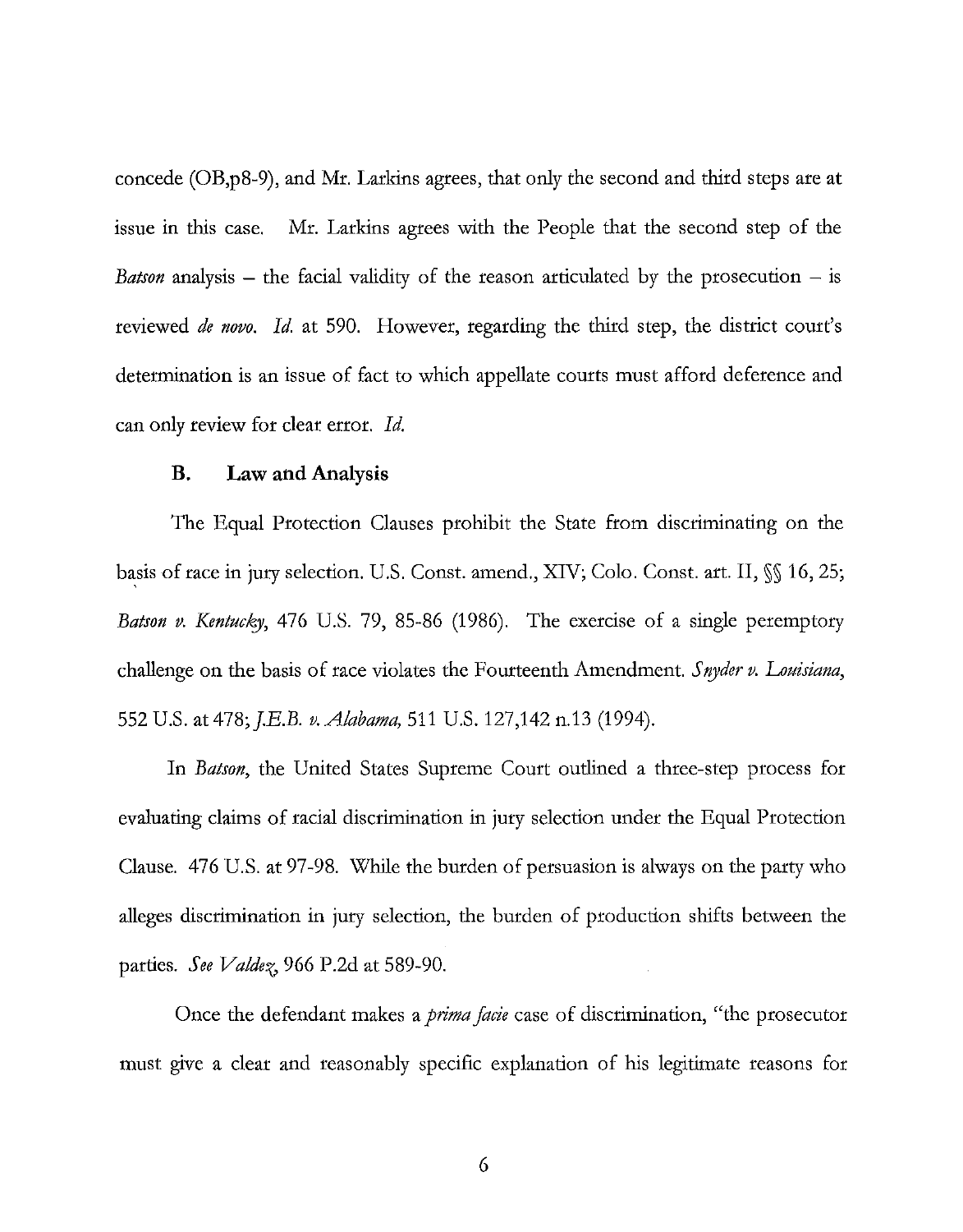exercising the challenge." *Miller-El II,* 545 U.S. at 239; *Batson,* 476 U.S. at 98. With regards to the second step, *Batson* expressly holds "the prosecutor may not rebut the defendant's *prima facie* case of discrimination by stating merely that he challenged jurors of the defendant's race on the assumption-or his intuitive judgment-that they would be partial to the defendant because of their shared race." *Batson,* 476 U.S. at 97- 98. Nor can the prosecution meet its burden by merely denying a racially discriminatory motive. *Valdez*, 966 P.2d at 950. articulate a facially race-neutral explanation. Id. Rather, the prosecution must

A discriminatory purpose "implies that the [prosecutor]...selected...a particular course of action at least in part 'because of,' not merely 'in spite of,' its adverse effects on an identifiable group." *Hernandez*, 500 U.S. at 360; *accord*, *Cerrone v. People*, 900 P.2d 45,53 (Colo.1995); *Collins,* 187 P.3d at 1181-1182; *see also Robinson v. United States, 878*  A.2d 1273, 1284 (D.C.Cir. 2005) ("E ven if the prosecutor acted from mixed motives, some of which were non-discriminatory, his actions deny equal protection and violate *Batson* if race or gender influenced his decision. A peremptory challenge may not be based even partially on an unlawful discriminatory reason."); *Payton v. Kearse*, 495 S.E.2d 205, 210 (S.C.1998) (same); *accord, State v. Lucas*, 18 P.3d 160, 163  $(Ariz App. Div.12001).$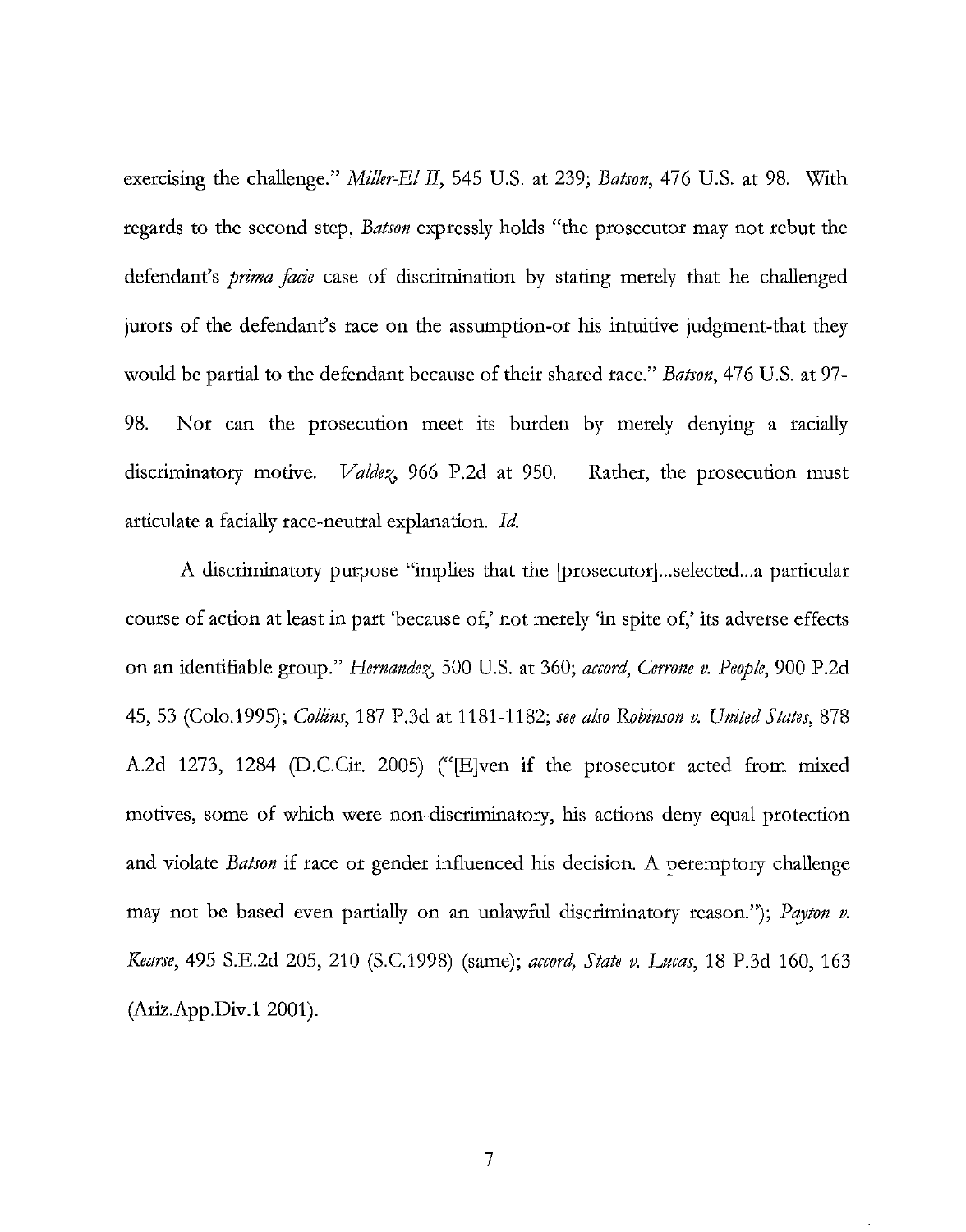The ultimate question of whether the prosecutor's motivation was related to race requires the district court to make a credibility evaluation. *See Hernandez*, 500 U.S. at 365; *Miller-El I,* 537 U.S. at 339; *Collins,* 187 P.3d at 1182. In assessing the credibility of the proponent of the strike, the court should consider the proponent's demeanor, how reasonable or improbable the proponent's explanations are, and whether the proffered rationale has some basis in accepted trial strategy. *See Craig v. Carlson,* 161 P.3d 648, 654 (Colo.2007); *Collins, supra; see also Miller-El I,* 537 U.S. at 338-339 ("the critical question in determining whether a [defendant] has proved purposeful discrimination at step three is the persuasiveness of the prosecutor's justification for his peremptory strike").

In this case, when the court prompted the prosecution for a race-neutral explanation for their peremptory of Juror 5, the prosecution indicated they believed Juror 5 was biased and could not be fair because she thought "too many African Americans [were] being prosecuted."(4/26/11,p223/PDF,p785) On appeal, the People contend that the proffered explanation (relating to the juror's alleged racial bias) should be deemed racially-neutral because people in all different groups have different biases. The People try to suggest that bias, like a beard, is not a characteristic that is peculiar to any race. However, the prosecution did not strike Juror 5 because of a general bias that could transcend across all different races. No,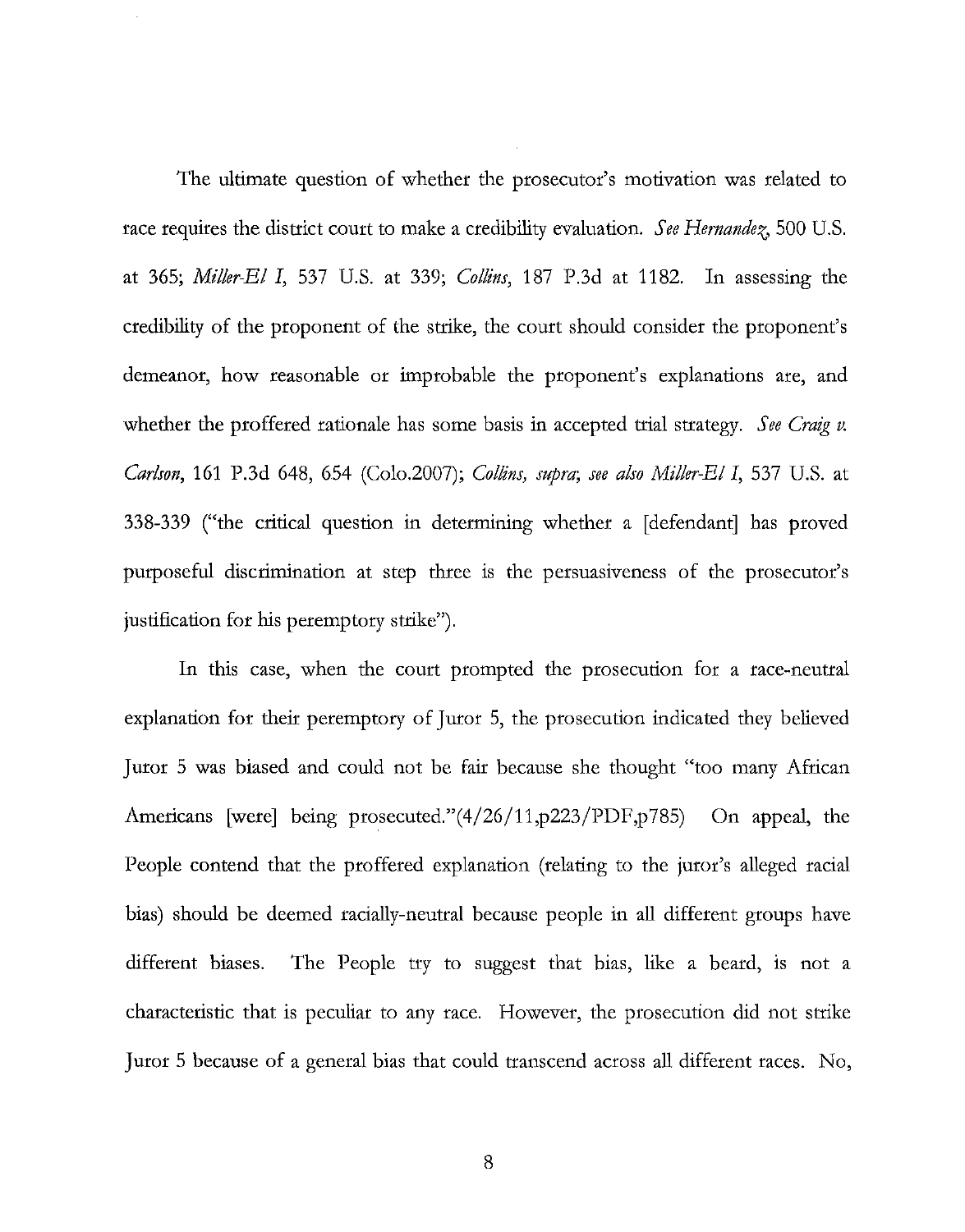the prosecution struck Juror 5 specifically because of her race and their fear she would be biased or overly sympathetic to the defendant, another African-American, despite the fact that Juror 5 repeatedly stated that she would be fair to both sides.

The record undercuts the People's rationale that Juror 5 was biased and could not be fair, providing further evidence that the prosecution's intent was discriminatory. The record shows that Juror 5 repeatedly stated that she could be fair to both sides.(4/26/11,p76,78-80/PDF,p638,640-42) Although Juror 5 admitted she had "an issue with sometimes the unfair number of African Americans that are brought to trial," when the court and parties questioned her further, she consistently answered that she could be fair and that she would "absolutely" find the defendant guilty if the State met its burden. $(4/26/11,p75-80,130/PDF,p637-42,692)$  She stated she would "absolutely not" reach a not guilty just to send a message. $(4/26/11,p79-$ 80/PDF,p641-42) Throughout voir dire, she also responded appropriately to a variety of questions and in line with many other of jurors.(4/26/11,p126-27,130,146- 47/PDF,p688-69,692,708-09)

The court denied the prosecution's challenge for cause because the court found that Juror 5 was capable of putting aside any bias, being fair, and reaching a guilty verdict if the State met its burden.(4/26/11,p81-82/PDF,p643-44) The People do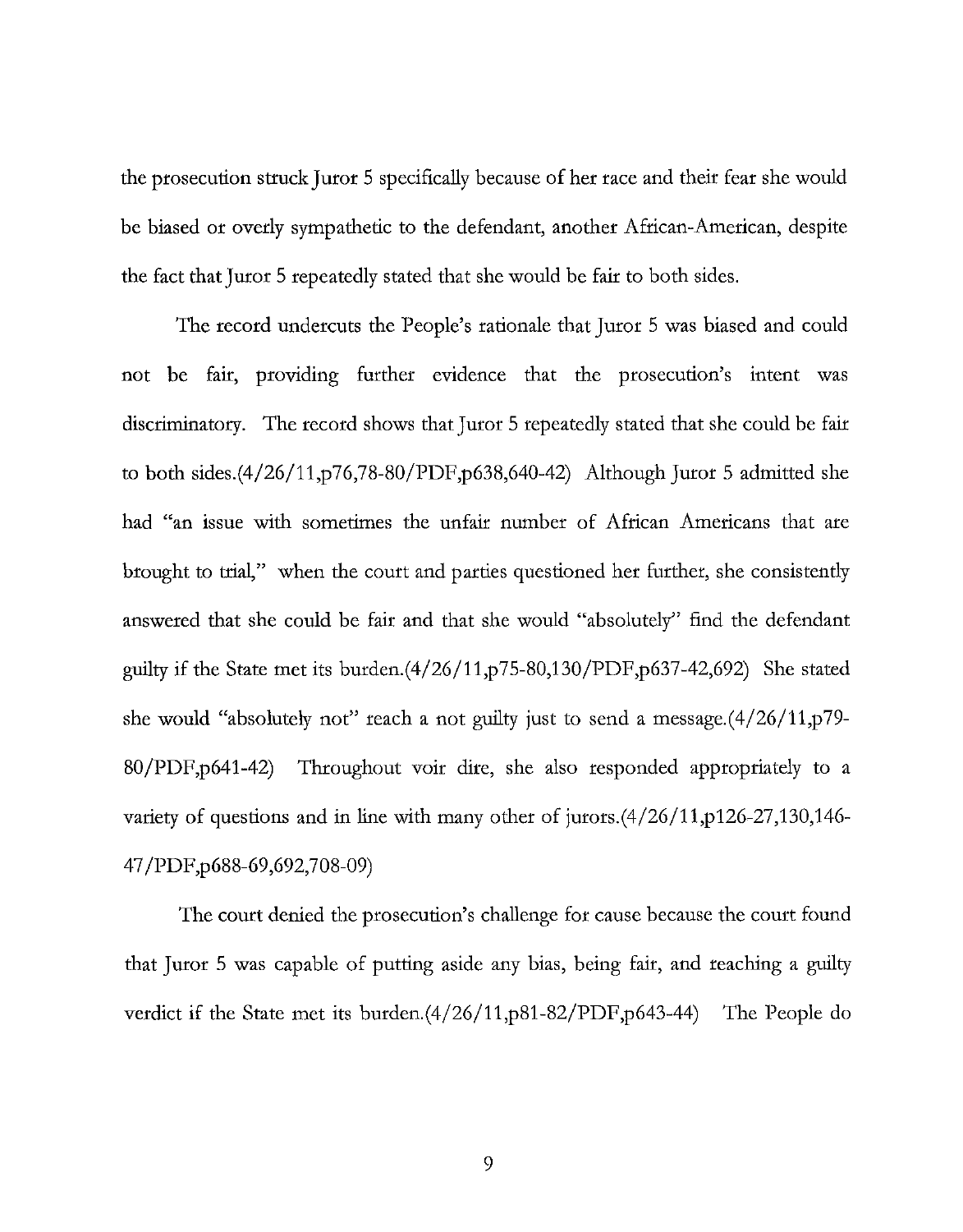not appeal the court's denial of their challenge for cause or otherwise assert that the district court erred in its denial of the challenge for cause.

On its face, the prosecution's explanation for the strike was insufficient to meet the State's burden because the prosecution's proffered rationale was tied to the juror's race. It was not race-neutral but race-based. The prosecution's race-based explanation failed to rebut the *prima facie* inference of discrimination that the defense established. Contrary to the People's contention, the district court did not improperly shift any burden to the prosecution. The district court simply held the prosecution to their burden at the second step.

The fact that the prosecution could not articulate a racially-neutral explanation and instead articulated a racially-motivated rationale provided evidence of discriminatory purpose, which the court could consider in deciding whether to sustain or overrule the *Batson* challenge. In fact, some courts have held that failure to articulate race-neutral explanation or meet the requirements of the second step violates *Batson* and warrants a remedy for the proponent of the *Batson* challenge. *See e.g., Pqyton,* 495 S.E.2d at 210 (where counsel sought to strike a juror because she was a "redneck," counsel's explanation was "facially discriminatory" and violated *Batson*  without the third step being addressed); *State v. Lucas,* 18 P.3d 160, 163 (Ariz.App. 2001) (counsel's non-neutral reason for striking the only African American panel

10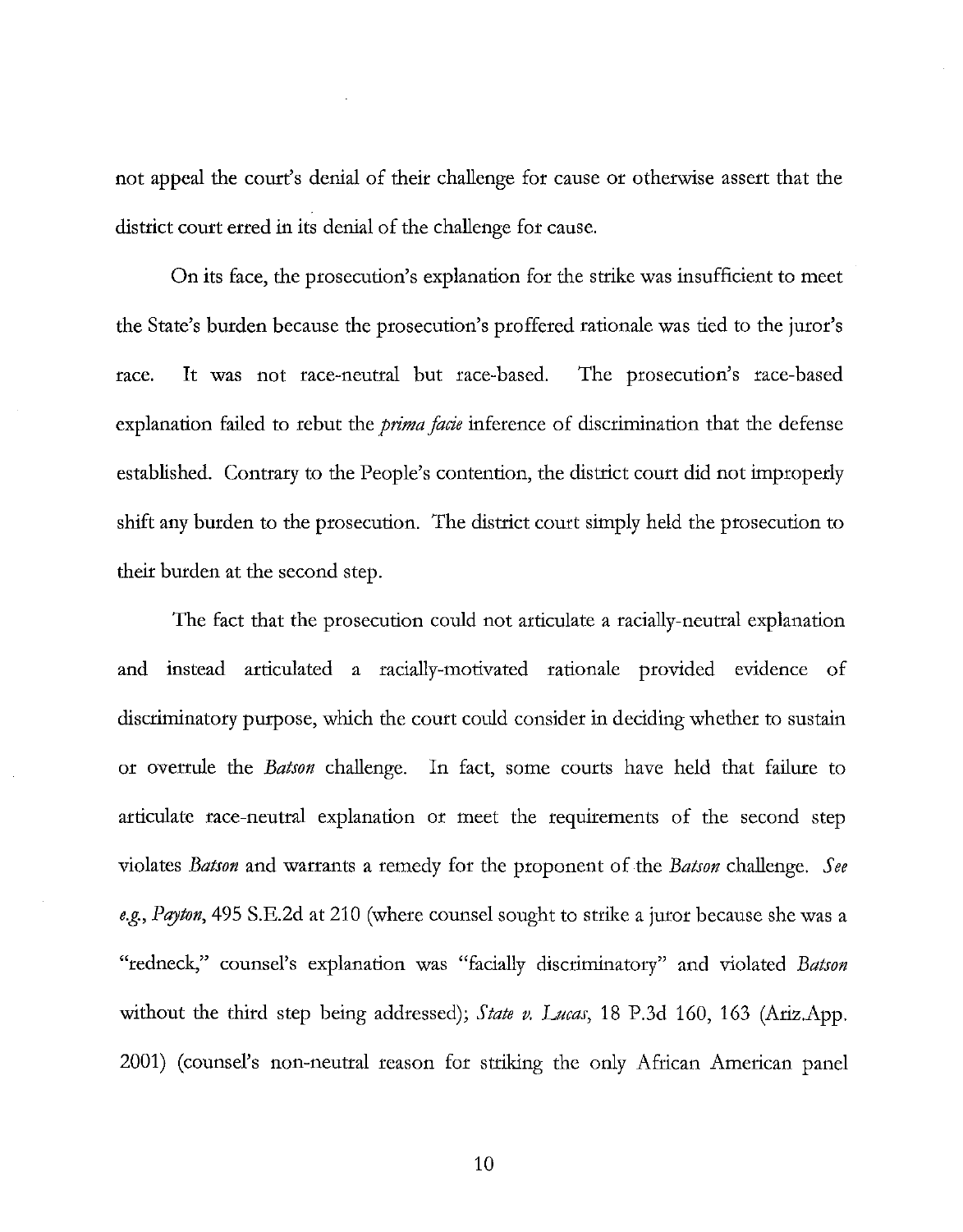member required reversal); *McCrea v. Gheraibeh,* 669 S.E.2d 333, 335 (S.C.200S) (counsel's explanation that the juror's dreadlocks caused him "uneasiness" was insufficient to satisfy the race-neutral requirement in the second step of the *Batson*  analysis and "carrie[d] with it an inherently discriminatory intent"); *State v. Walker,* 453 N.W.2d 127, 136 (Wis.1990) (prosecutor's failure to adequately explain the racial exclusion left the prima facie case of purposeful discrimination unrebutted and required reversal); *Moeller v. Blanc,* 276 S.W.3d 656, 666 (Tex. App. 200S)(where party failed to articulate a sufficient race-neutral reason for striking juror at the second step of the *Batson* analysis, trial court abused its discretion in failing to sustain the *Batson*  objection and reversal was required).

The People contend that the court failed to reach the third step. Generally, at the third step, the court makes a credibility determination regarding the proffered race-neutral reason. *See Miller-El I,* 537 U.S. at 339-340 ("court must evaluate the proponent's credibility as to the proffered neutral explanation"). However, here, the prosecution failed to offer a race-neutral explanation. The prosecution used their peremptory challenges to remove the only two African-American jurors, and then the prosecution was unable to rebut the *prima facie* inference of discrimination by offering a race-neutral rationale regarding Juror 5. Under these circumstances, extensive findings were not necessary.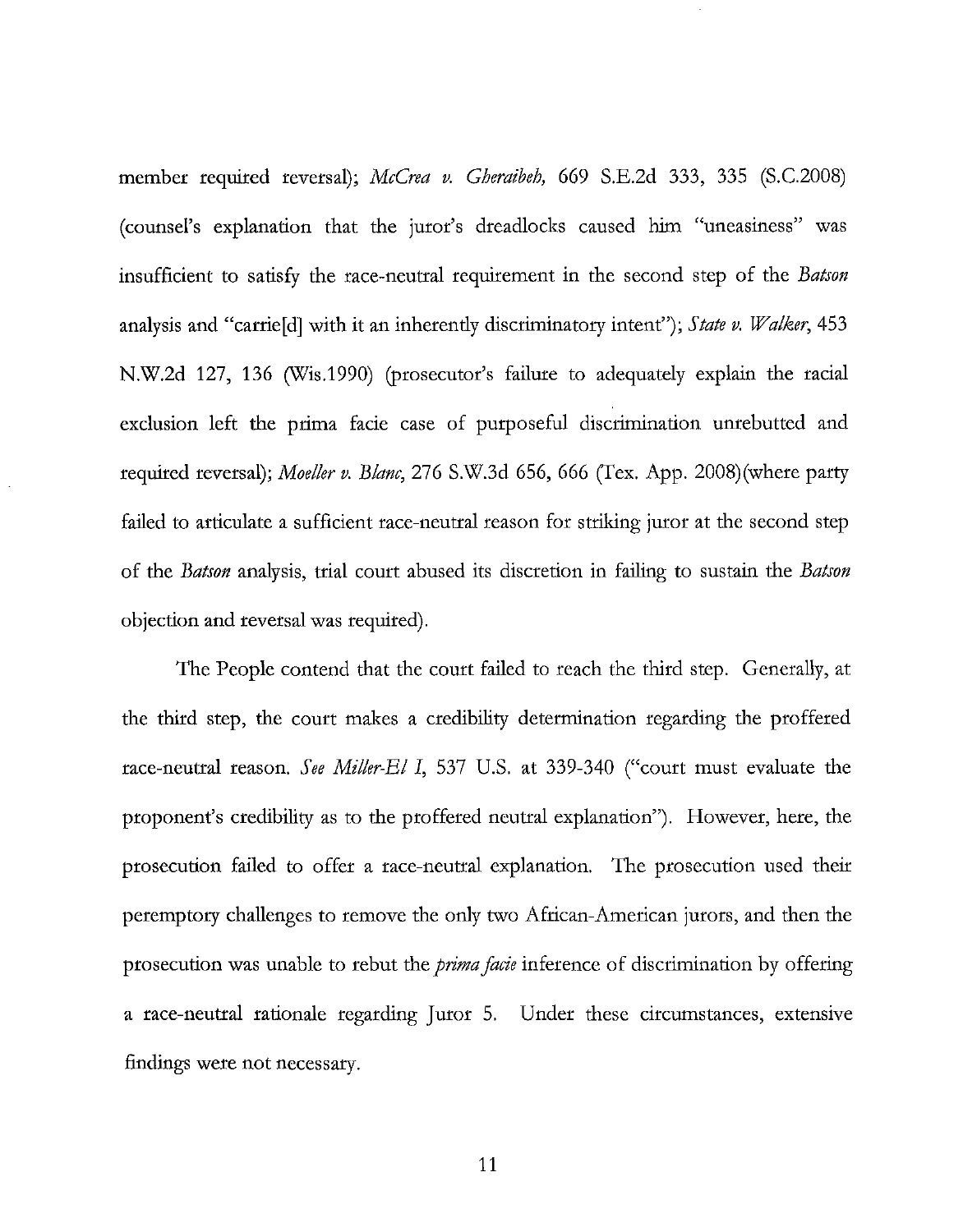Moreover, the court did reach the ultimate issue. In sustaining the *Batson*  challenge and reseating Juror 5, the court implicitly found purposeful discrimination. The court did not have to accept the prosecution's rationale that this juror would be unfair to the State based on her alleged racial basis. Rather, the court discredited the prosecution's explanation and reiterated its finding that the court believed the juror would be fair based on her answers during voir dire.(4/26/11, p224/PDF, p786) The court was in the best position to make this credibility determination regarding both the juror and the prosecutor. *See Hernandez*, 500 U.S. at 365 (determinations of credibility and demeanor lie "peculiarly within a trial judge's province"); *see also Snyder,*  552 U.S. at 477 ("trial court must evaluate not only whether the prosecutor's demeanor belies a discriminatory intent, but also whether the juror's demeanor can credibly be said to have exhibited the basis for the strike attributed to the juror by the prosecutor") . Just because the People disagree with the court's credibility determination does not mean that the court erred or that the issue is even appealable.

The record provides more than adequate support for the court's ultimate finding of discriminatory intent including: the prosecution's attempted exclusion of the only African-American jurors; Juror 5's repeated assurances that she would be fair that the court found credible; and the prosecution's inability to articulate a single race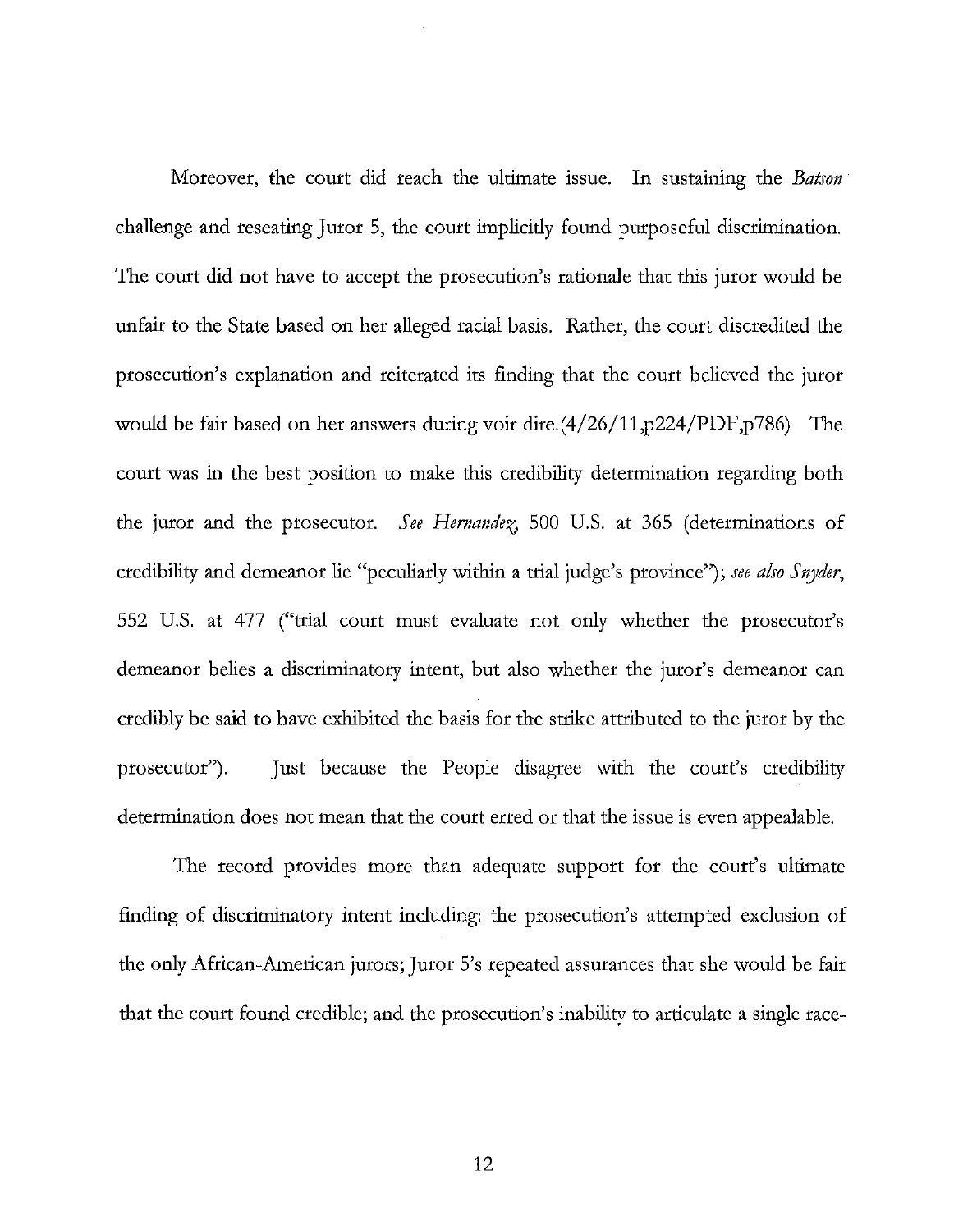neutral explanation for the peremptory strike. Accordingly, this Court should defer to the district court's findings.

### **CONCLUSION**

Mr. Larkins respectfully request this Court to dismiss the People's appeal, or alternatively, Mr. Larkins requests this Court to approve of the district court's ruling.

DOUGLAS K. WILSON Colorado State Public Defender LYNN NOESNER, #39209 Deputy State Public Defender Attorneys for Adrian Larkins 1300 Broadway, Suite 300 Denver, CO 80203 (303) 764-1400